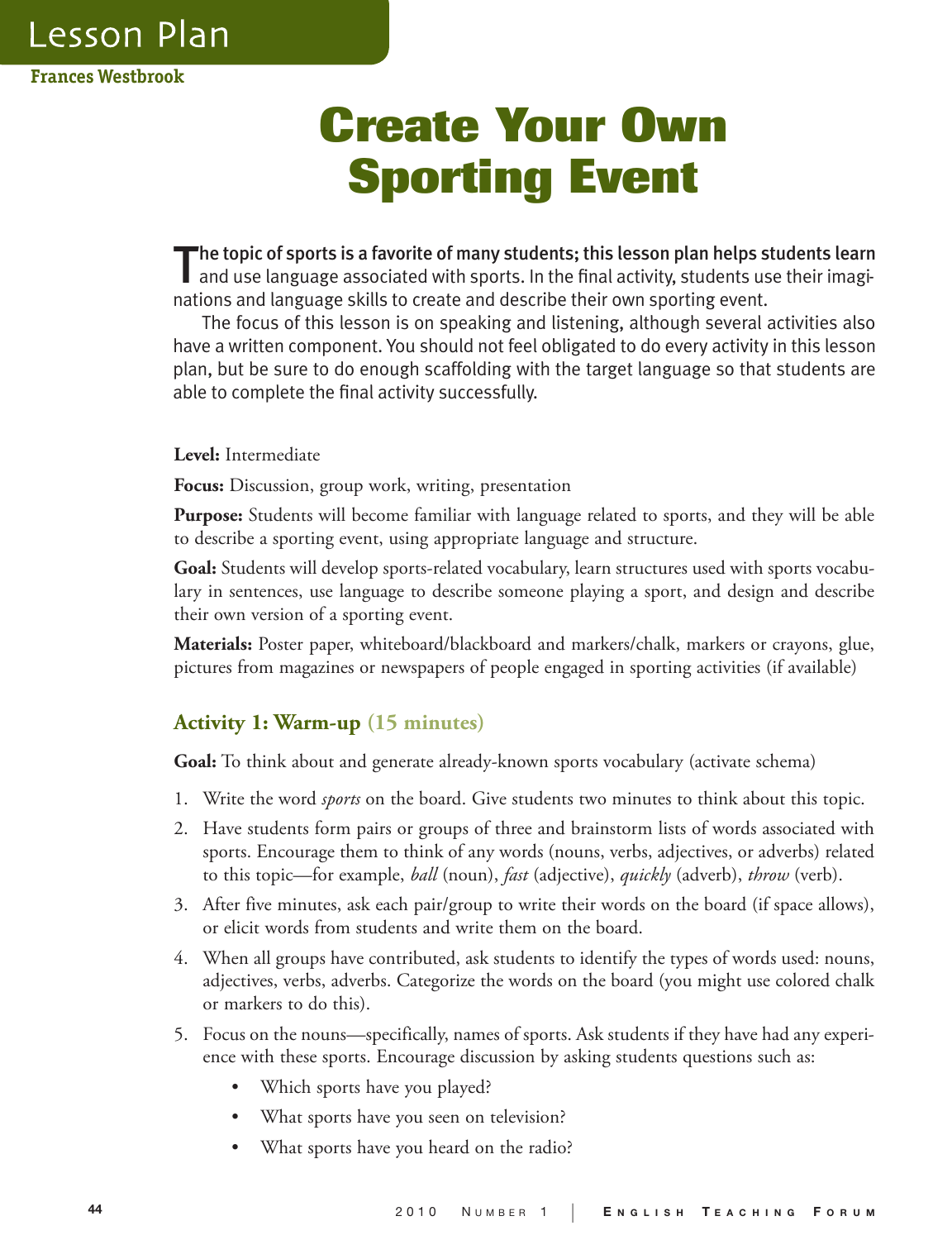- 6. Tell the students that they are beginning a unit on sports that will culminate in a group project based on developing their own sporting event. Tell them that as they move through the activities they are to keep in mind the concept of a large sporting event, such as the Olympics, the World Cup tournament, or the Asian Games. To help students begin to imagine such an event, ask them questions such as these:
	- Have you ever watched the Olympics (or a similar sporting event or tournament) on television?
	- Which sports do you most like to watch? Why?
	- Which sports are you least interested in watching? Why?
	- Are all sports open to both men and women? If not, why not?
	- In the recent past, what countries have hosted the Olympics or some other large sporting event? Have any nearby countries hosted a large sporting event?

### **Activity 2: Vocabulary Build (20 minutes)**

**Goal:** To develop sports vocabulary

1. Elicit the names of more sports from students. If possible, use visuals. A good source of visuals for sports is www.mes-english.com/flashcards; another is www.esl-kids.com/flashcards/flashcards.html. These web resources are free, and the websites have lots of additional puzzles, games, and activities.

If necessary, ask specific questions to elicit different sports:

- What sports are played in the summer?
- What sports are played in the fall?
- What sports are played in the winter?
- What sports do people play individually?
- What sports do people play in teams?
- What sports use water?
- What sports use balls?
- What sports do you need to wear special clothes for?

 As students say them, write the names of the sports on the board. Try to have a minimum of 15–20 sports on the board. Here is a list of sports supported by flashcards from the above websites:

| baseball                 | (American) football | tennis   |
|--------------------------|---------------------|----------|
| golf                     | soccer (football)   | rugby    |
| basketball               | gymnastics          | cricket  |
| ice hockey               | field hockey        | boxing   |
| badminton                | volleyball          | swimming |
| Ping-Pong (table tennis) | judo                | karate   |

You and your students may be able to think of many others.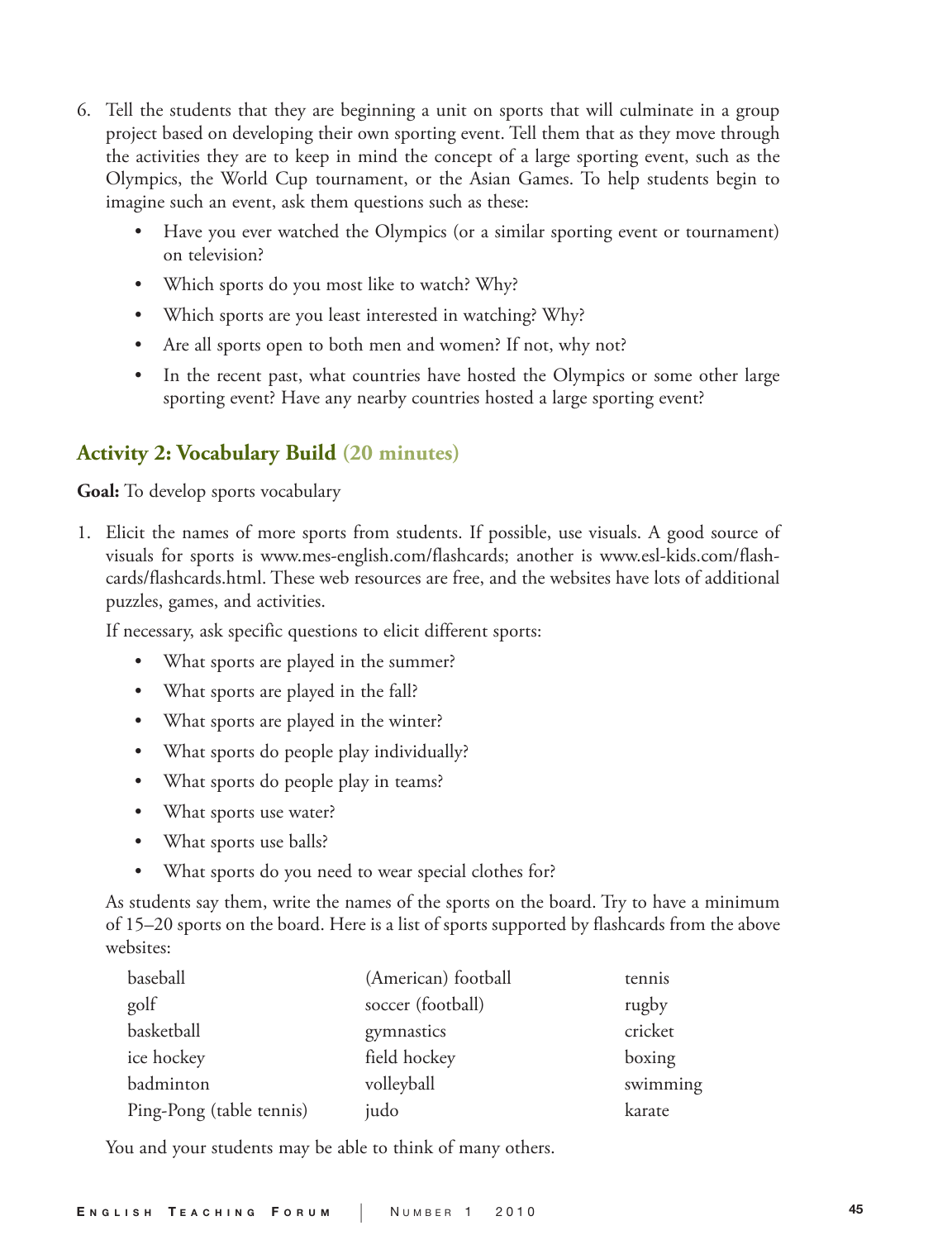- 2. Have students form small groups and ask them to list, in order, the most popular sports in their country. They should list at least three sports. Ask them why they think those particular sports are popular. Students should provide reasons (in complete sentences) for the popularity of these sports. For example, they could say, "Badminton is popular because it's easy to learn, anyone can play it, and the equipment isn't expensive."
- 3. Now ask students which sports are the least popular in their country. Have students, still in their small groups, rank the least popular sports. Again, they should mention at least three sports and give reasons why those sports are not popular in their country. For example, "Skiing isn't popular because there isn't enough snow in [name of the country], and the landscape is flat."
- 4. Tell students that one person from each group will present the list of most popular sports, and another student will present the list of least popular sports to the class, and the presenters will explain why their group chose those sports. Be sure that the students are prepared to justify their answers.
- 5. As a whole class, have students compare lists. Are the lists and the reasons the same? Different? Encourage students to discuss the similarities and differences in the lists and to defend the reasons they give for a sport's popularity or lack of popularity. You might ask a group with an unusual list to defend its choices to the rest of the class.

During the discussion and after you finish, leave the list of sports on the board.

### **Activity 3: Language Focus (60 minutes)**

**Goal:** To practice the grammar associated with speaking or writing about sports, specifically using the correct verbs with different sports

1. On the board, draw the following chart:

Explain to students that when people speak about sports in English, they use the above three verbs to describe the action: we *play* baseball, we *do* gymnastics, we *go* swimming, etc. Have students get into small groups. Then ask them to refer to the list of sports elicited in the previous activity and to categorize the sports according to the verb that is used with each sport. Tell students they can add other sports to their lists.

2. Elicit the categorization from the students. Here is what a sample chart could look like:

| Play                                                                                                                            | Do                                   | Go                                                                                |
|---------------------------------------------------------------------------------------------------------------------------------|--------------------------------------|-----------------------------------------------------------------------------------|
| baseball<br>football<br>golf<br>basketball<br>rugby<br>badminton<br>volleyball<br>Ping-Pong (table tennis)<br>cricket<br>tennis | gymnastics<br>judo<br>karate<br>yoga | ice skating<br>skiing<br>snowboarding<br>hiking<br>running<br>jogging<br>swimming |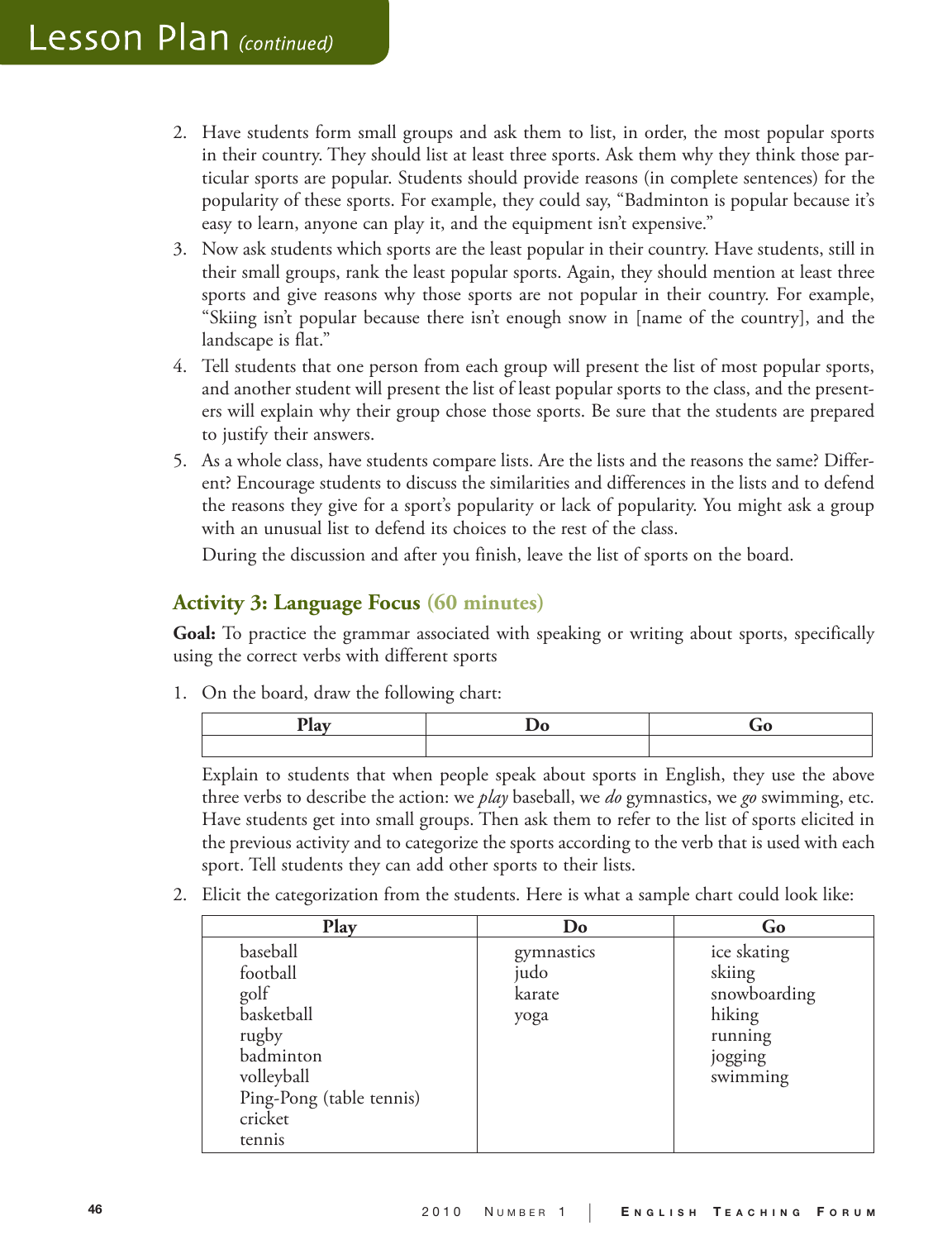Ask students why each verb is used with some sports and not with others. (A quick answer is that *play* is often used with team sports or sports with more than one person playing, *do* is used for sports that are individual activities, and *go* is used for sports whose most common form is a gerund.)

3. Show a picture to the class of someone engaged in a sporting activity. (If you don't have a picture, use the board to draw a person doing something athletic.) Ask students what the person is doing.

Now you have two options. Your choice of Option 1 or Option 2 will depend on what you want your students to write about in the next step—a paragraph about sports or a paragraph that is more general.

**Option 1** is to focus on sports. Ask sports-related questions about the person in the picture:

- Why does she like this sport?
- When did she begin playing this sport?
- How did she learn to play this sport?
- How often does she practice?

Write students' answers on the board.

**Option 2** is to ask students to use their imagination to come up with more information about the person in the picture.

- Where does she live?
- What else does she like to do besides this sport?
- What kinds of food does she eat?
- What kind of music does she like?
- Does she like movies?
- Who is her favorite actor?
- Where does she go to school?
- What subjects does she like to study in school?

Write students' answers on the board.

For both Option 1 and Option 2, if the class has been practicing a particular tense or language structure, you can ask questions that will elicit that structure from the students. To practice the present simple tense, you could ask about the person's routine (for example, "How often does she play tennis?"). To practice the past tense, ask what sport the person played at a specific time in the past ("When did he swim?" or "What sport did he play yesterday?"). If the class is practicing the future tense, ask what the person will do after he or she has finished the sporting activity. If the class has been practicing the present perfect, ask what other sports the person might have done or played in the past or how long the person has played the sport shown in the picture. Here are examples of possible answers: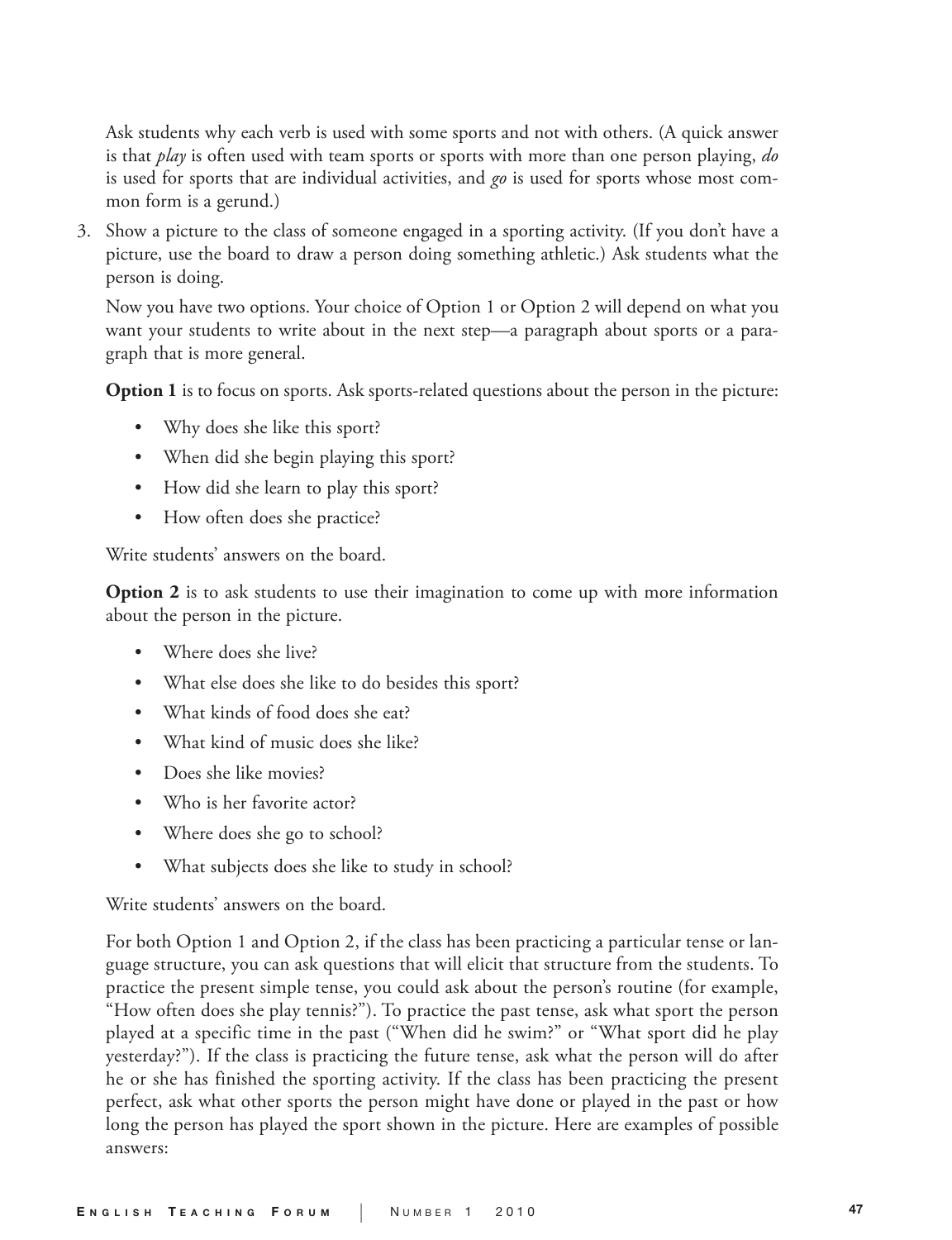She *plays* tennis *every day*. He *swam yesterday*. *After she plays* volleyball, she *will do* her homework. She *will do* gymnastics *tomorrow*. He *has played* football *for three years*.

Note: If you have a picture of a famous athlete, you can elicit information about this particular person instead of drawing a picture on the board. Or, if you draw an athlete on the board, it might help to contextualize the activity if you or the class names the person on the board after a famous athlete your students know.

- 4. As a class, decide how the information you have generated could be used to write a paragraph about the athlete. Together, "write" a paragraph on the board about the person in the picture. (This is an optional step. If your students are familiar with writing paragraphs, they might not need the extra practice this class-writing task would give them. Later in this activity, students will write a paragraph either in pairs or individually, so you can decide whether this step is necessary.)
- 5. Distribute pictures of people engaged in sporting activities. (If no pictures are available, write the names of different sports on slips of paper, enough for each student in the class. It's all right if more than one student gets the same sport. Ask students to draw a picture of a person doing or playing that sport. Give a quick time limit to keep students from putting too much effort into the drawing—that isn't the point of the exercise. Then collect the pictures and redistribute them among students.)
- 6. Ask students to individually write a rough draft of a paragraph about the person in the picture they received. For example, if the picture shows someone playing soccer, the paragraph might include information about the person's soccer team, likes and dislikes, habits, etc. Giving students sentence prompts can get them on the right track; examples include:

She likes to \_\_\_\_\_\_. [play football] He doesn't like to \_\_\_\_\_\_. [play in the rain] She loves \_\_\_\_\_. [to play in the snow] He hates \_\_\_\_\_\_. [being cold] She never \_\_\_\_\_\_. [plays with her sister] He always \_\_\_\_\_. [catches the ball] Her team \_\_\_\_\_\_. [practices hard]

Another choice is to have students write the paragraphs in pairs, collaborating equally on the task.

- 7. If time permits, students should exchange papers for peer review work. Remind students to focus first on the ideas in the paragraph and then on mechanics (grammar, spelling, etc.). Tell students to pay particular attention to whether the verbs *play, do,* and *go,* when used with sporting activities, have been used correctly.
- 8. Optional: Have students revise their paragraphs as homework.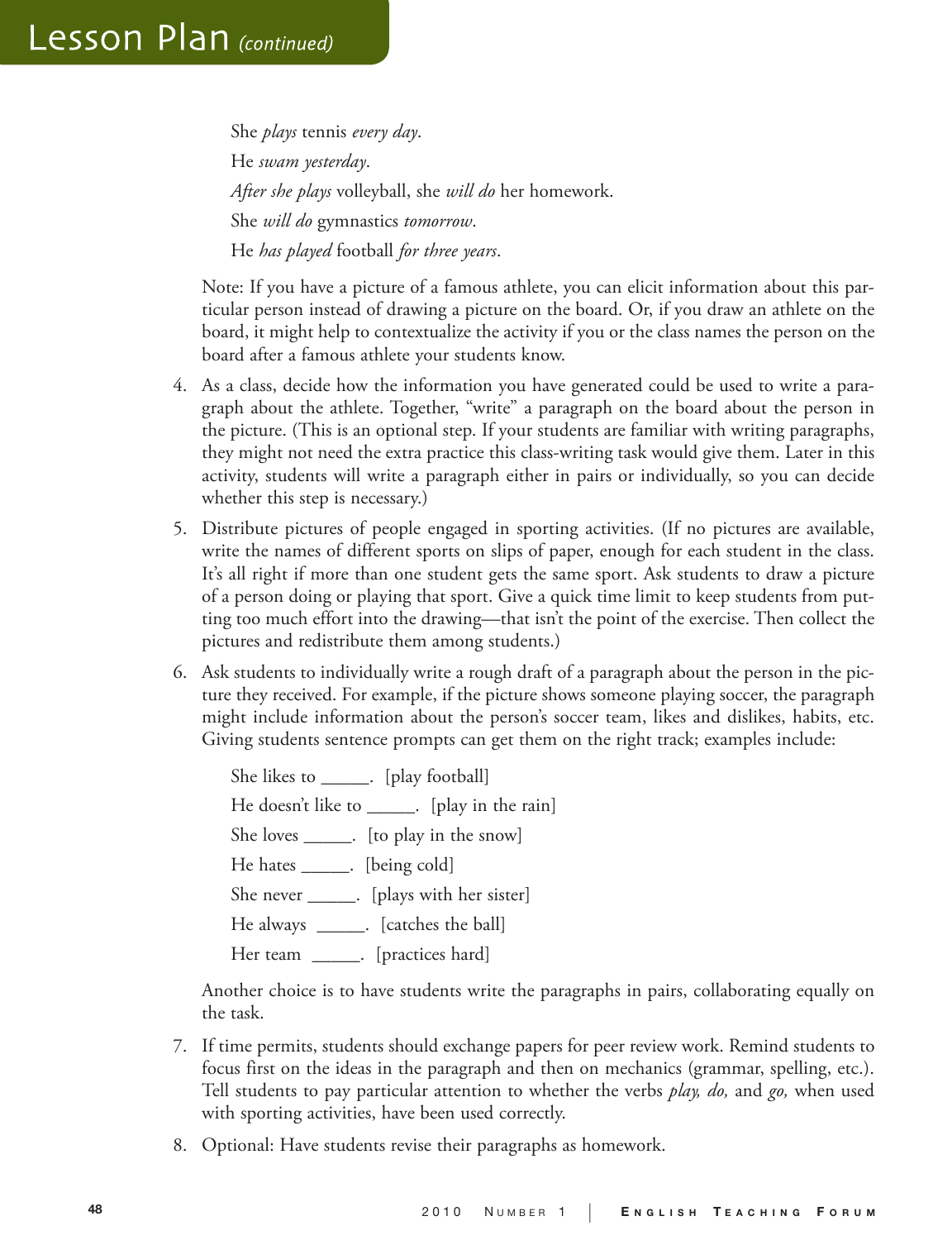# **Activity 4: Create Your Own Sporting Event (approximately 100 minutes)**

Goal: To use sports language to design and describe an original sporting event

- 1. Tell students (or remind them, if you have told them before) that they are going to create an idea for their own sporting event. Elicit names of sporting events that the students have heard of—for example, the Olympics, the World Cup tournament, the Asian Games, and the Special Olympics.
- 2. To clarify and contextualize this activity, students will listen to the text on a postcard sent by a girl attending a sporting event. If you have a postcard available, hold it up and ask students what it is. Ask, "When do people send postcards?" (People usually send postcards when they are on vacation, when they take a trip, etc.) Tell the students they are going to hear what a girl attending a sporting event has written to her parents.
- 3. Write the following pre-listening questions on the board:
	- Where is she?
	- What's the weather like?
	- What sport does the girl like the most?
- 4. Read the following text:

#### Dear Mom and Dad.

Greetings from South Africa! The weather is beautiful here during the day, which I guess is normal since it's June, but it does get cold at night. I'm really enjoying my trip to the World Cup. The people here are very friendly. We're staying in a nice, clean hostel, and we have lots of different food to choose from: Indian, Dutch, and even Malaysian restaurants are everywhere! We can walk to most matches, or else we can take a bus if they are too far away. Over the next two weeks we'll get to see a lot of matches! I'm in heaven because, as you know, soccer is my all-time favorite sport.

See you soon! Love. Vicky

- 5. After students have listened to the text, have them quickly compare their answers to the pre-listening questions. Elicit answers from the whole class.
- 6. Draw the following chart on the board:

| Where          |  |
|----------------|--|
| When           |  |
| What           |  |
| Accommodation  |  |
| Food           |  |
| Transportation |  |
| Duration       |  |
|                |  |

Ask students to draw the chart in their notebooks.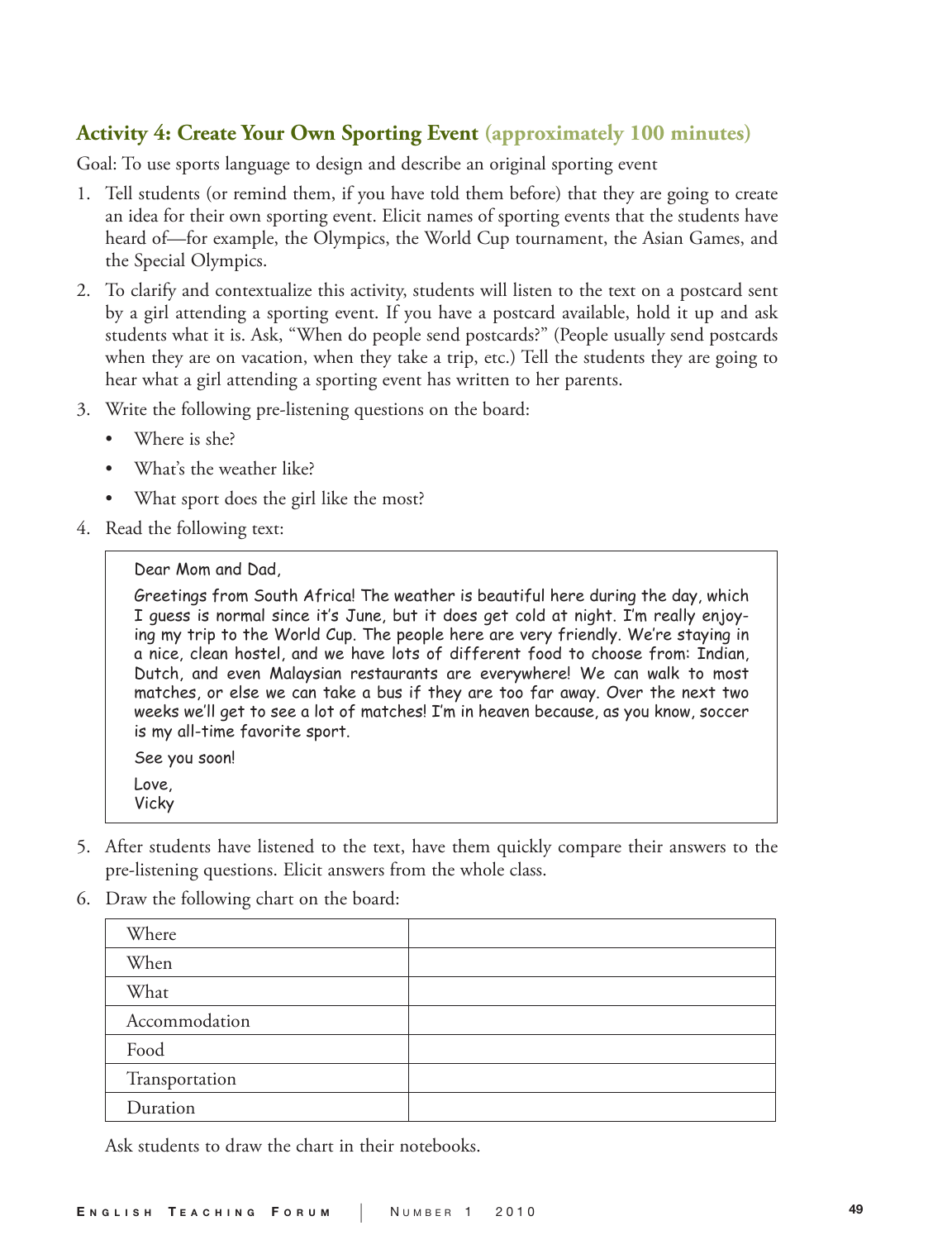- 7. Read the text again. Ask students to take notes for each category, based on what they hear. Read the text at least twice.
- 8. Have students compare their charts. Elicit information from the whole class and write it in the chart on the board. Do not erase the filled-in chart, which might look something like this:

| South Africa             |
|--------------------------|
| June                     |
| World Cup                |
| hostel                   |
| Indian, Dutch, Malaysian |
| walking, bus             |
| two weeks                |
|                          |

- 9. Ask students, in groups, to identify the important factors that make a sporting event successful. After the groups brainstorm for a few minutes, elicit factors from the whole class and write them on the board. Factors should include, but are not limited to, the following:
	- Type of event
	- Location and venue
	- Sports that are included
	- Amenities nearby
	- Season
	- Length of the event
	- Theme of the event (season, region, type of sports played)
	- Athletes (who they are, how many there are, where they are from, etc.)

Ask which factors were addressed in the postcard, looping back to the filled-in chart on the board.

- 10. Ask students, as a class, to decide which factors are most important to the success of a sporting event. Divide the class into groups and assign each group a factor. Ask each group to develop criteria, related to their factor, that make a sporting event successful. For example, if a group is assigned the factor "location and venue," important criteria would include the size of the venue, accessibility of the location and venue, condition of the venue, and so on. Give groups five to ten minutes to develop their criteria.
- 11. Have each group present to the class its criteria for the factor it was assigned. Write all these criteria on a large sheet of paper to be posted on the classroom wall. Students will need to refer to these criteria for activities that follow.

The class has now developed a schematic for a successful sporting event.

12. (This is an optional activity for classes with access to the Internet.) With students in small groups, assign each group a sporting event to research on the Internet. Events could be those mentioned in Step 1 above or other events that are unique to your country or region. Tell students to work in groups to find out as much information about that particular event as they can; ask them to summarize their findings and then present them to the rest of the class.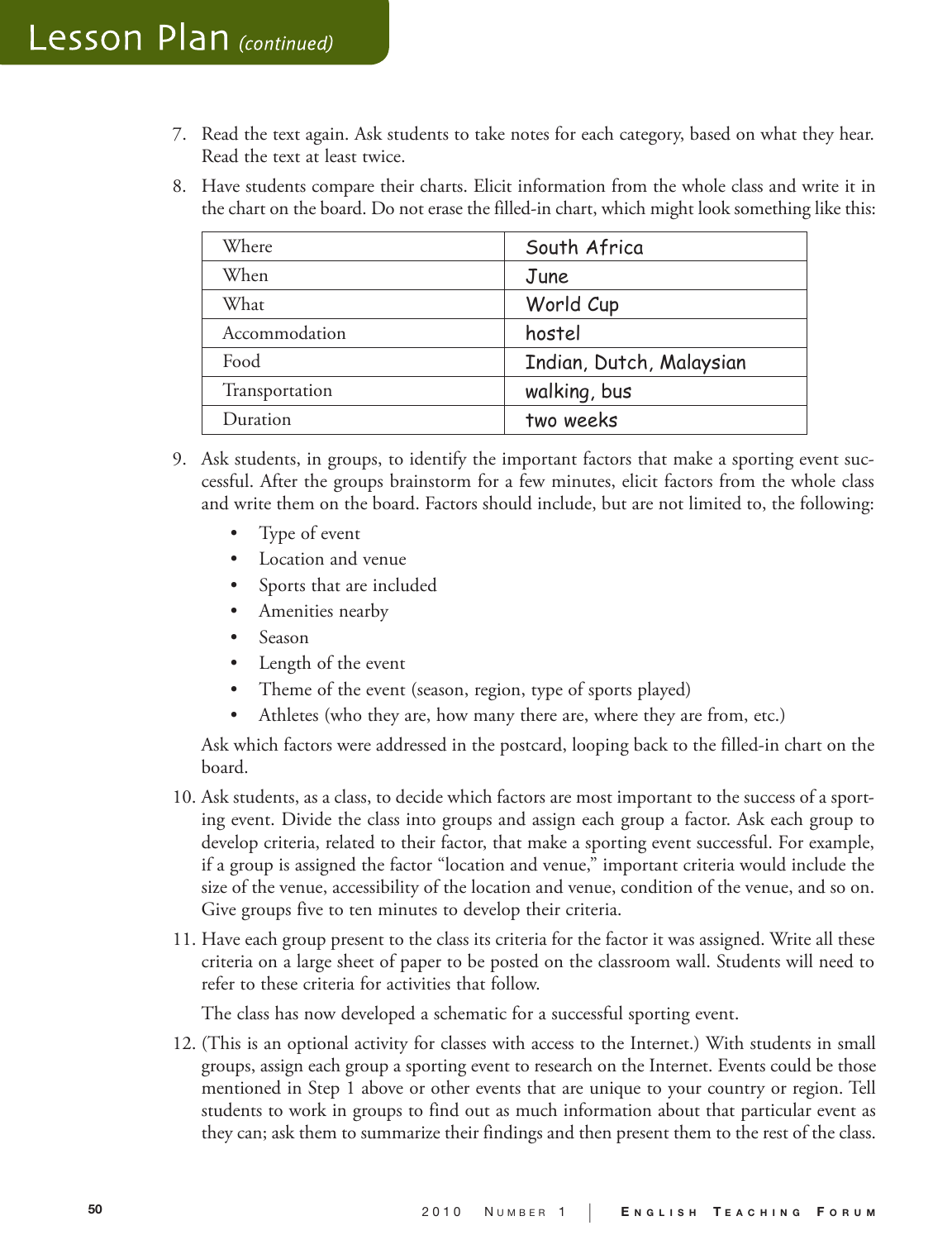- 13. Again divide the class into groups of four or five students. Explain that each group has been given the task of organizing a sporting event for their country. In their groups, they must do the following:
	- a. Choose the theme or identity of their event: Is it a regional event? A seasonal event? An event based on a particular sport or sports? An event based on the kind of athletes who will be invited?
	- b. Choose a venue or venues.
	- c. Decide whether the event will focus on one sport or whether many sports will be played, and choose the sports that will be included.
	- d. Identify accommodations for athletes and spectators.
	- e. Specify the length of time the event will last.
	- f. Identify the time of year when the event will take place.
	- g. Incorporate a cultural aspect into the event (for example, a regional dance or exhibition of a sport that is not included in the competition).

Emphasize that the students should be able to justify each of their choices. It is not enough, for example, to say, "We want to include football because we like it." A better answer would be, "We want to include football because it is a very popular sport, and we will get many spectators for football games."

- 14. Tell students they are to design a poster, featuring both pictures and text, that best presents their sporting event. Posters should include artwork (handdrawn pictures or pictures clipped from magazines or printed from the Internet—depending on what you decide and on the resources available) and language describing the various aspects (a through g listed in Step 13) of the sporting event.
- 15. Students will prepare to present their poster and ideas to a committee that will select the best sporting event to sponsor. Each member of the group must take part in the presentation—students can divide presentation tasks as they wish, but each member must present something. Each group will have a minimum of five minutes and a maximum of ten minutes for their presentation. (You may want to set a precise amount of time, such as seven minutes. The time limit will depend on the amount of time available, the number of groups, the students' speaking ability, and other factors.) If necessary, assign students specific roles for the presentation: one student can present the introduction, another student can announce which sports will be played or give details about the one sport for a one-sport program, another student can describe the amenities for visitors, and so on.
- 16. Invite five or six students from another class, or several teachers, to come to your class. (You'll have to arrange this in advance.) Explain that they are the "Sporting Committee." They will hear a number of presentations on possible sporting events, and their job will be to select the sporting event that they feel is best. Show the committee members the schema of important criteria for successful